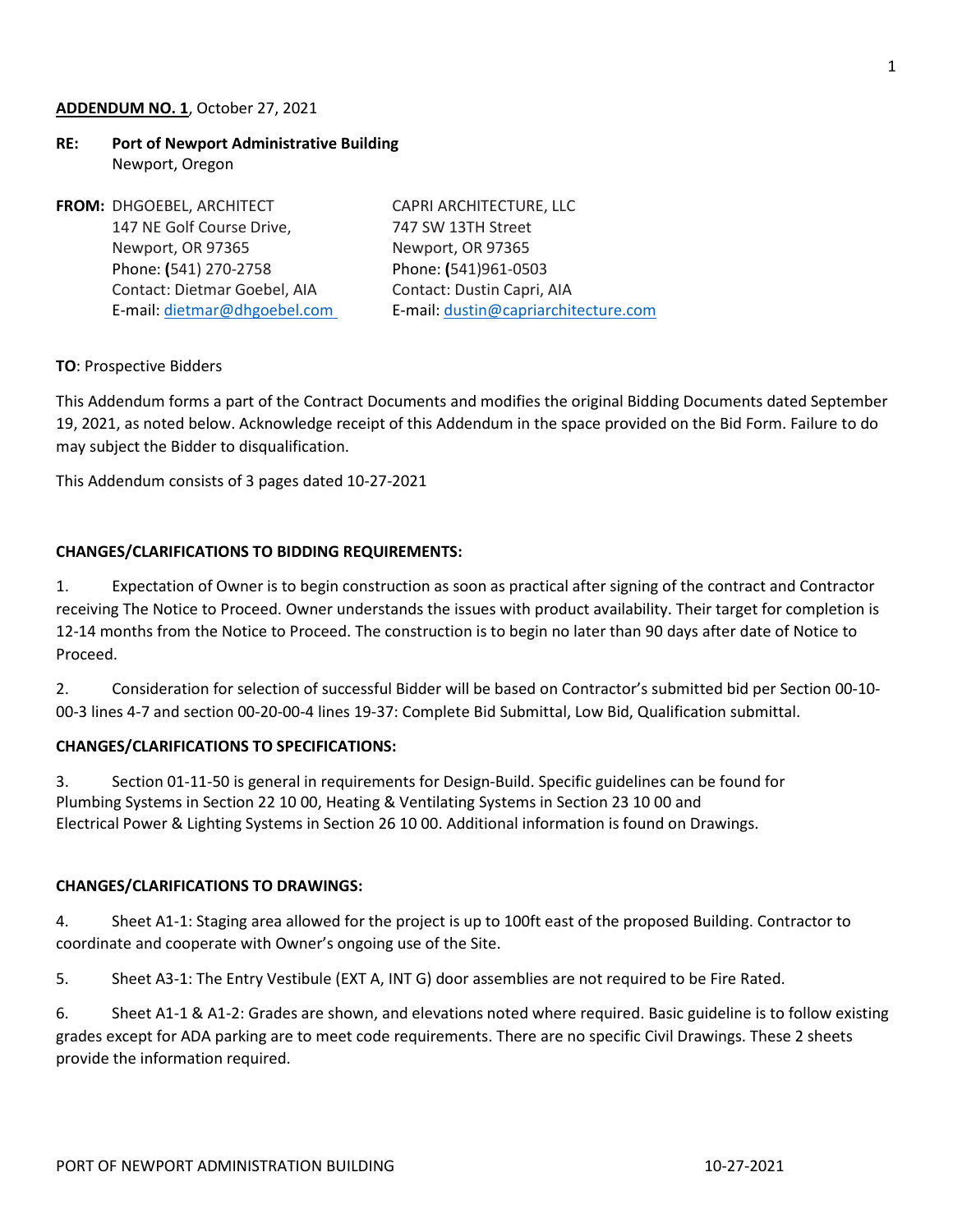## **ADDENDUM NO. 1**, October 27, 2021 (Cont)

**RE: Port of Newport Administrative Building** Newport, Oregon

### **GENERAL CLARIFICATIONS:**

7. Building is designed with a crawl space. No slab on grade. The 8" free draining rock in Geotech report is required under the grade beams.

8. Owner will provide a location for temporary power to be tied into their existing system. Contractor is to provide hookup, equipment and any utility or service-related fees required. Owner will pay for power used.

- 9. Excess soil can be delivered to Owner's site at McClean Point, less than 1 mile away.
- 10. Copy of Bid Forms will be sent out in Last Addendum.
- 11. Sign-in Sheet for Pre-Bid Meeting is attached

#### **END OF ADDENDUM**